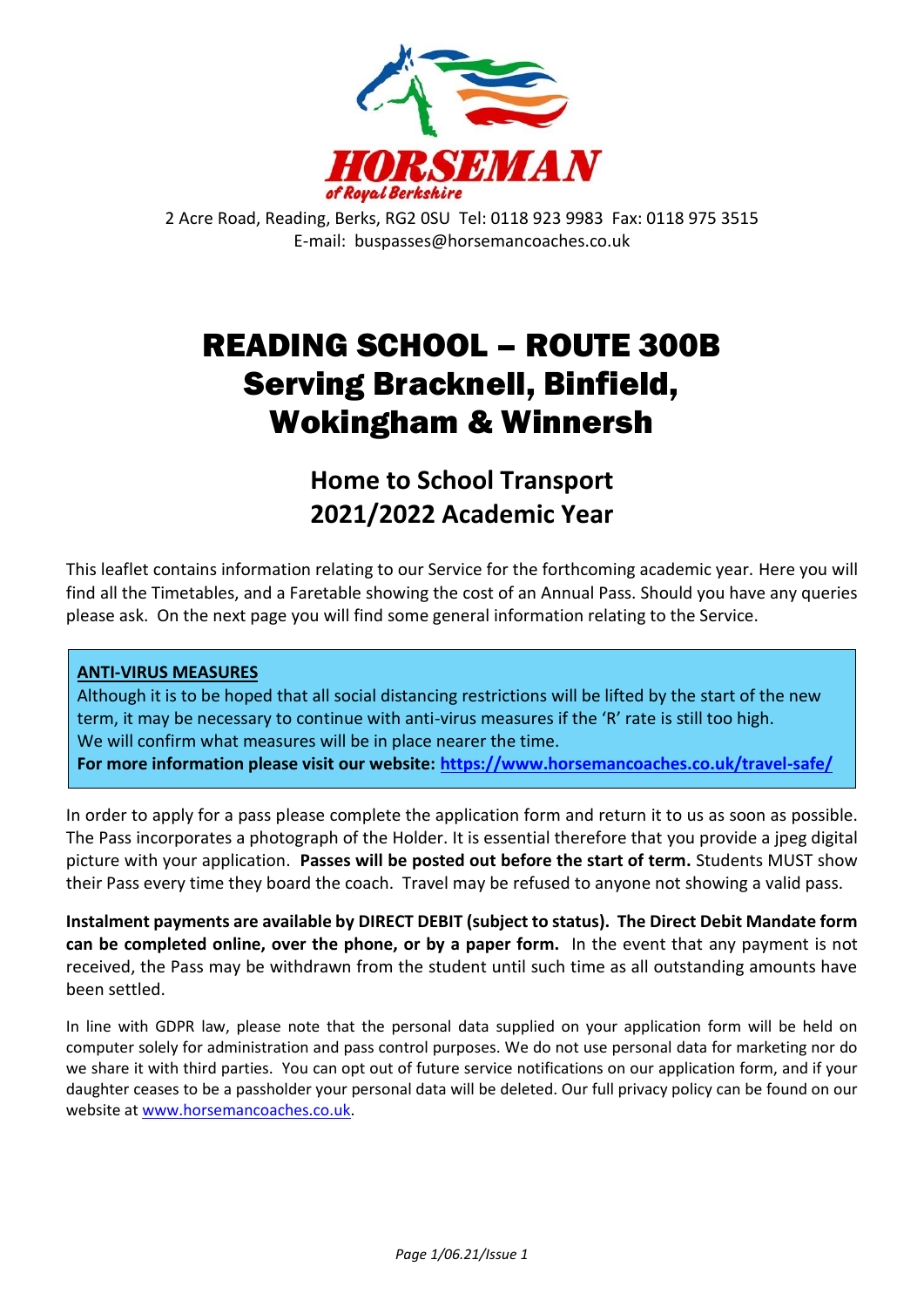

#### GENERAL INFORMATION - TERMS & CONDITIONS

#### **1. Passes are issued subject to the following conditions:**

- a. It must be produced for inspection on each journey, or travel may be refused.
- b. It is not transferable and will be invalid if altered, mutilated or defaced.
- c. It does not entitle the Holder to any priorities over other passengers.
- d. **A minimum of 60 DAYS notice is required if you no longer wish to use the service.** Such notice must be served in writing. We reserve the right to charge for all service days during the 60 day notice period.
- e. A Pass is valuable and every effort should be made to ensure its safekeeping. Therefore, if it is lost or stolen, report it to the company immediately. **Then complete and return a pass replacement form, together with a fee of £10.00.**
- f. Damaged Passes will be replaced on production of the original Pass and the required fee of £10.00.
- g. Passes should be handed to the Driver on their expiry date.
- h. The Company reserves the right to give one month's notice to cease the service in the event of the service being undersubscribed or by factors outside our control.
- i. The Company reserves the right to vary the timetable from that published.
- j. Unacceptable behaviour will result in travel being refused.
- k. Applications for refunds in respect of cancellation will only be considered when the actual pass has been returned to our offices and a receipt issued. Returning the pass for cancellation and subsequent refund does not negate the need to serve the 60 day's notice referred to in item d. above.

#### **2. If you need help, contact:**

| <b>LOST PROPERTY</b>       |        | 0118 923 9989                   |
|----------------------------|--------|---------------------------------|
| SERVICE INFORMATION        |        | 0118 923 9987 (Operations)      |
| <b>PASS ENQUIRIES ONLY</b> | $\sim$ | 0118 923 9983                   |
| <b>EMAIL ADDRESS</b>       | $\sim$ | buspasses@horsemancoaches.co.uk |

#### **3. Our modern fleet of coaches feature:**

| CCTV cameras             | Vehicle tracking                        |
|--------------------------|-----------------------------------------|
| Tachograph recording     | Speed limiter restriction               |
| Fail-safe braking system | Air-conditioning/Forced air ventilation |
| Seat belt on every seat  | Two-way communication with base         |

#### **4. Our Drivers are:**

Fully qualified PCV licence holders and CPC trained DBS Police checked Subject to annual driving standard assessment

#### **5. Students travelling on our coaches are expected to:**

Occupy their seat correctly, using the belt provided. Board and alight with consideration for others. Dispose of litter in the bin provided or take it with them. Have their pass with them to show **EVERY** time they board.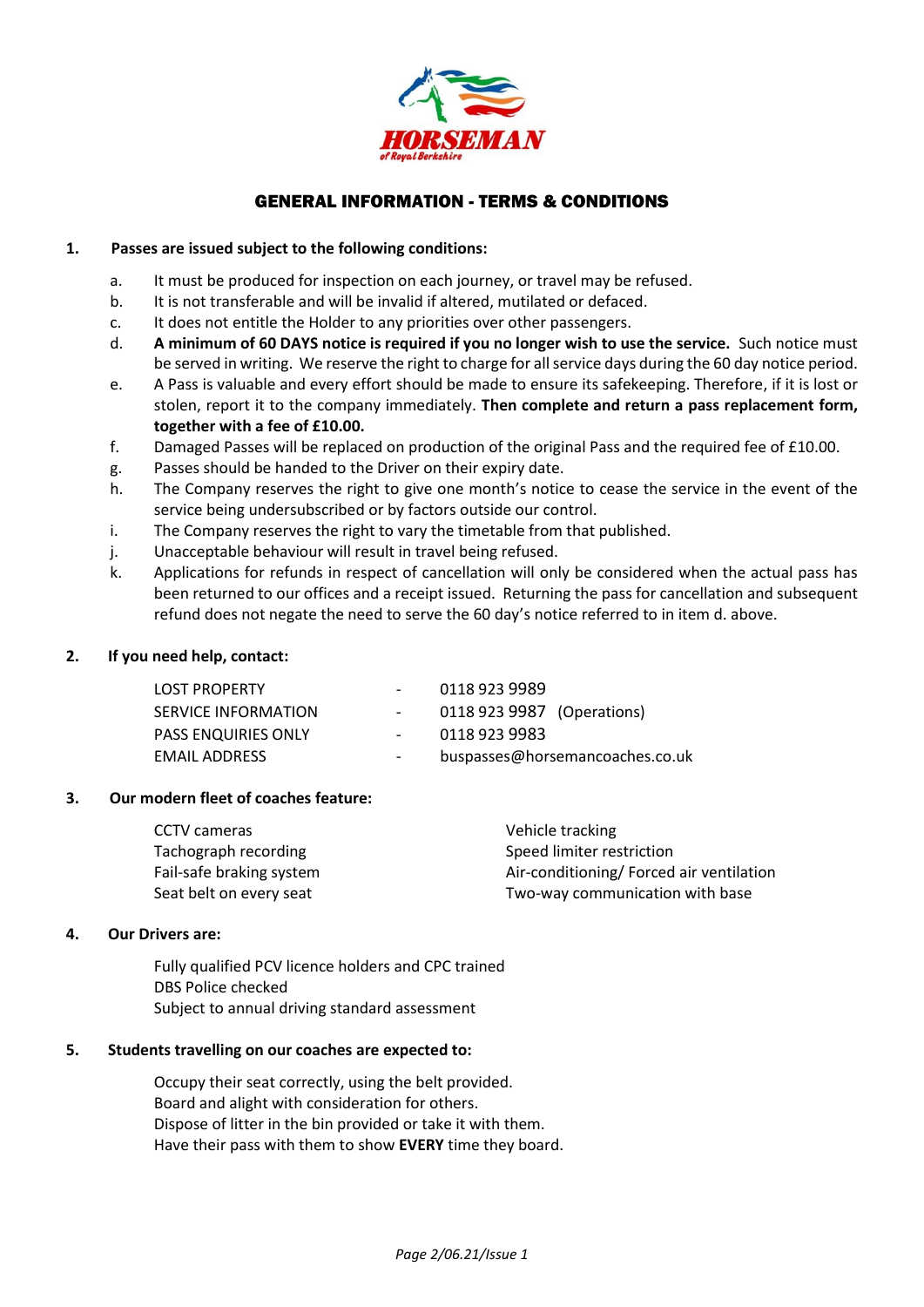

FARETABLE **2021/2022 Academic Year**

#### **COACH SERVICE 300B READING SCHOOL**

**The cost for an ANNUAL PASS to cover all days READING SCHOOL is open for pupil attendance, between September 2021 and July 2022, is £1290 (for payment in advance by BACS, debit/credit card or cheque) or £1344 if paying by Direct Debit.**

#### **PAYMENT METHODS**:

- 1. Full payment by BACS, credit/debit card or cheque in the sum of **£1290** (cheques to be made payable to Horseman Coaches Ltd.). Cheques are not banked before 25th August 2021.
- 2. By **Direct Debit** (8 payments of £168.00) complete the Direct Debit Mandate form and return this to our office, or contact us to set up over the phone or via email.

#### **BEFORE SENDING US YOUR APPLICATION PLEASE CHECK THAT YOU ARE ENCLOSING THE FOLLOWING:**

- 1. Completed and signed Application Form
- 2. Completed and signed Direct Debit Mandate Form (if paying by instalments)

**OR**

Full payment for £1290.00

3. 1 jpeg digital picture of each student

**TO ENSURE YOU GET A SEAT, PLEASE APPLY BY 20th AUGUST!!** Seats are allocated on a 'first-come-first-served' basis, so if you require a seat - book it as soon as possible. You should note that even if your son travelled last year - you still need to apply for a seat as it is **NOT** reserved automatically.

### **PASSES WILL BE POSTED OUT PRIOR TO THE START OF TERM.**